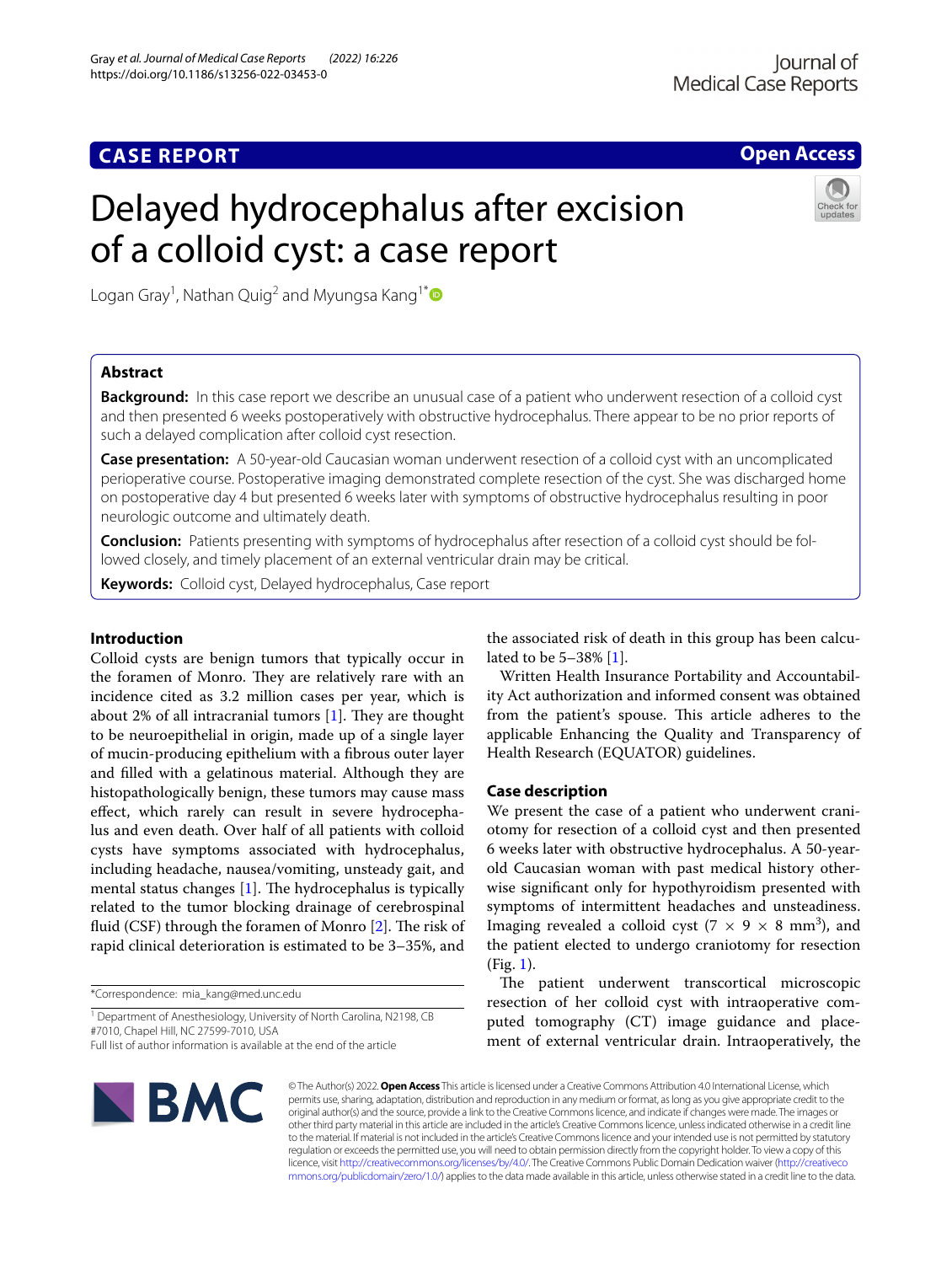<span id="page-1-0"></span>intracranial pressure (ICP) was noted to be mildly elevated upon entering the dura. The cyst, which appeared to be most densely adherent to the choroid plexus of the roof of the third ventricle, was successfully resected. The patient's intraoperative course was unremarkable, and

She presented to the emergency department (ED) 6.5 weeks postoperatively after falling with complaints of headache and nausea/vomiting. On initial examination, the patient was drowsy but oriented and able to follow commands. Head CT showed worsening hydrocephalus (Fig. [3](#page-2-1)), and the patient was admitted for external ventricular drain (EVD) placement and intracranial pressure (ICP) monitoring. While awaiting transfer to the NSICU, the patient became acutely obtunded with decerebrate posturing and dilated pupils. The patient was intubated and stabilized, and an EVD was placed in the ED prior to transfer to the NSICU. She returned to the OR for a ventriculoperitoneal shunt (VPS) several days later, which was uneventful from an anesthetic and surgical perspective. Unfortunately, the patient's neurologic prognosis remained poor, with imaging of the brain consistent with ischemic hypoxic encephalopathy. She was transferred to a skilled nursing facility and subsequently died.

# **Discussion**

and insomnia.

There are numerous case reports in literature of sudden unexpected coma and death in patients with colloid cysts. A 21-year-old patient developed symptoms of hydrocephalus while jogging and within hours became comatose [\[3](#page-3-2)]. Head CT demonstrated a hemorrhagic cyst with obstructive hydrocephalus. Air travel has been noted to be related to poor outcomes in patients with colloid cysts as well, possibly caused by the varying altitudinal pressure in the cabin  $[4, 5]$  $[4, 5]$  $[4, 5]$  $[4, 5]$  $[4, 5]$ . Another patient developed symptoms of severe hydrocephalus after riding on a roller coaster  $[6]$ . The authors theorized that the rapid acceleration and deceleration might result in transient hydrocephalus that could lead to collapse and concluded that these patients should be advised to avoid such high-velocity activities. While these cysts are typically not symptomatic in children, cases of sudden death have been reported in children as well. A 13-year-old who presented with hydrocephalus and underwent a

she was extubated in the operating room (OR) prior to transfer to the neurosurgical intensive care unit (NSICU). Postoperative imaging was read as consistent with complete resection of the cyst with some mild ventriculomegaly and small-volume intraventricular hemorrhage (Fig. [2\)](#page-2-0).

Her postoperative course was largely unremarkable as well, although she did report some short-term memory impairment prior to discharge. At her follow-up visit 2 weeks after the surgery, she reported that she was doing well with rehabilitation, although she continued to report memory issues. She had another follow-up visit a few weeks later, at which she again expressed concern about memory issues, as well as difficulty with spelling, anxiety,

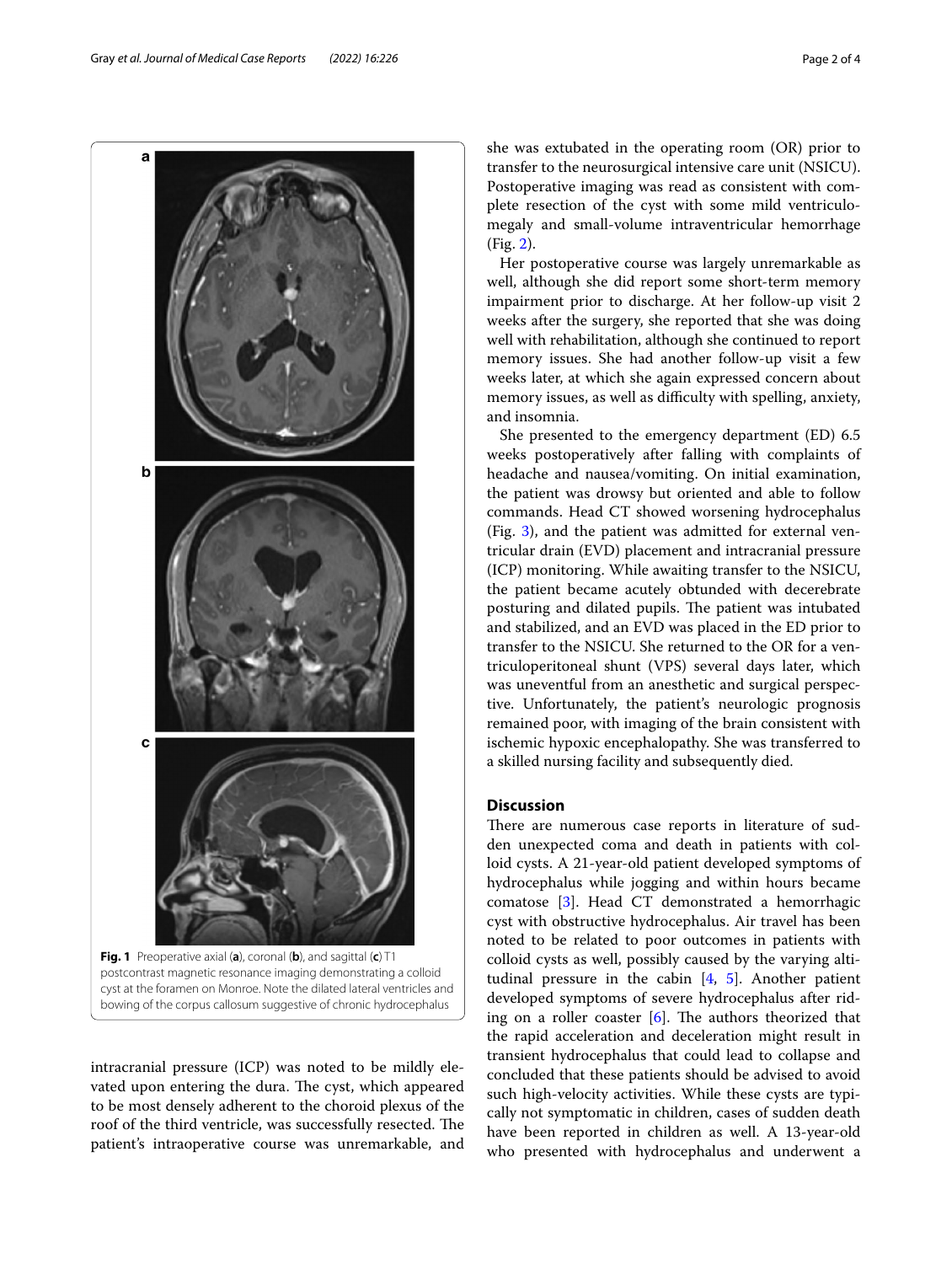diagnostic lumbar puncture (LP) rapidly deteriorated soon afterwards. The authors conclude that the LP in the setting of symptoms of hydrocephalus may have precipitated herniation and recommend avoiding LP in patients with hydrocephalus [\[7](#page-3-6)].

<span id="page-2-1"></span>A case series of 65 patients suggests that symptoms associated with sudden death in patients with colloid cysts include sudden severe headaches and vomiting [[8\]](#page-3-7). Other features that were noted to be associated with sudden death include larger cysts >1 cm and associated





a

<span id="page-2-0"></span>